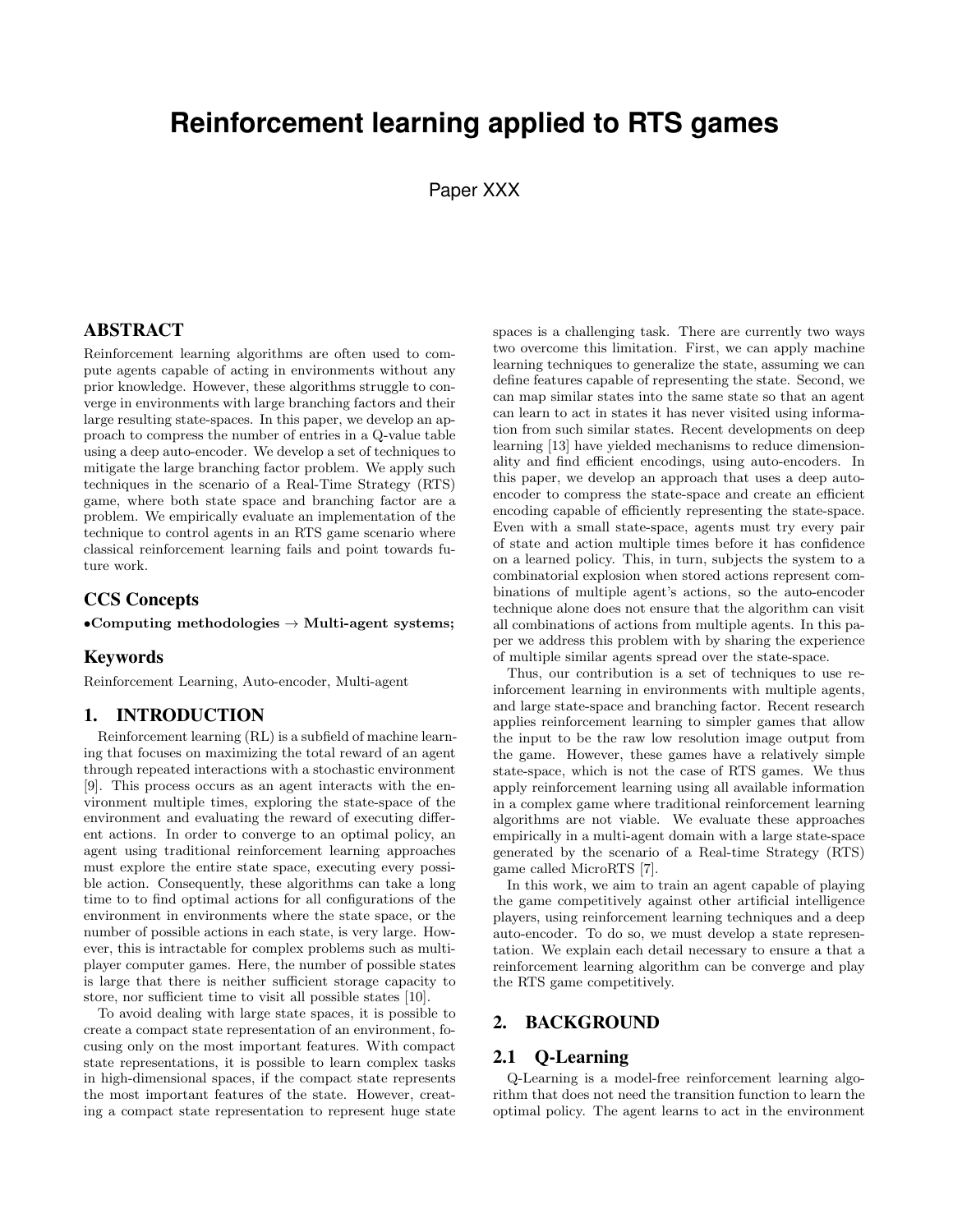by testing the possible results of performing an action in a certain state, learning the utility of performing an action a in a state s. The main idea of Q-Learning is to learn the utility of executing an action when the agent is at a particular state, rather than learning the utility of each state directly and then computing a policy. The pair of state-action is represented by a Q-Value. A Q-Value  $Q(a, s)$  contains the utility of executing action a on the state s.

Since the agent does not know the transition function, the agent will learn how to act through checking the possible results of performing an action in a certain state, thus the algorithm learns the utility of performing an action a in a state s. The utility of a state can be described as the highest reward that is possible to obtain in a state. The utility of a state can be written as the following equation:

$$
U(S) = \max_{a} Q(a, s) \tag{1}
$$

we use equation 1 instead of Bellman equation, to update a Q-Value, by removing the transition function from the equation. The update rule of the state of the Q-Learning algorithm can be written as the following equation:

$$
Q(a,s) = Q(a,s) + \alpha(R(s) + \gamma max_{a'}Q(a',s') - Q(a,s)) \tag{2}
$$

were  $\alpha$  is the *learning rate*, which ranges between 0 and 1. When 0, nothing is learned, and when 1, the learned value is fully considered.  $\gamma$  is the discount factor, which ranges between 0 and 1. When 0, future rewards are irrelevant, and when 1, future rewards are fully considered. Equation 2 implements the Q-Learning update as part of Algorithm 1, based on the specification from [14].

The Q-Learning algorithm requires a trade-off between exploration and exploitation. The algorithm can either choose to continue exploring different actions on states, or exploit the current computed policy to act in an environment. The exploration function can differ in each implementation, such as a balance between exploration and exploitation developed by [12], but in most cases it forces the agent to explore actions that were never tried in certain states, exploring at least once every possible action in every state. The exploration function controls how the agent behaves until the algorithm converges. Since every Q-Value starts as null, Q-Learning relies only on the exploration function to start exploring the environment. We denote the exploration function in Algorithm 1 as function f.

The SARSA (State-Action-Reward-State-Action) [8] algorithm is a variation of Q-learning, with a small change to the update rule. SARSA learns action values relative to the policy it follows, while Q-Learning does it relative to the exploration policy. Under some conditions, they both converge to the real value function, but at different rates. The update rule for SARSA is represented as follows:

$$
Q(a,s) = Q(a,s) + \alpha(R(s) + \gamma Q(a^{'}, s^{'}) - Q(a,s))
$$
 (3)

where  $a'$  is the action taken in state  $s'$ . The update rule is applied at the end of each  $s$  a  $r$   $s'$   $a'$  quintuple. The SARSA algorithm will act on the environment and update the policy based on actions taken.

#### 2.2 Artificial Neural Networks

Artificial Neural Networks are a group of models, loosely inspired on the human brain, designed to recognize patterns. ANNs are composed of multiple nodes, organized in layers. A node is an artificial neuron responsible for computing the

#### Algorithm 1: Q-Learning pseudo code.

| <b>Input:</b> percept, a percept indicating the current state                      |
|------------------------------------------------------------------------------------|
| $s'$ and reward signal $r'$                                                        |
| <b>Output:</b> An action $a$ .                                                     |
| <b>Persistent</b> : $Q$ , a table of action value indexed by state                 |
| and action, initially zero;                                                        |
| $N_{sa}$ , a table of frequencies for state-action pairs,                          |
| initially zero;                                                                    |
| s, the previous state, initially null;                                             |
| a, the previous action, initially null;                                            |
| $r$ , the previous reward, initially null;                                         |
| if is Terminal(s') then                                                            |
| $Q[s', None] \leftarrow r'$ ;                                                      |
| end                                                                                |
| if $s$ is not null then                                                            |
| $N[s,a] \leftarrow N[s,a] + 1$ ;                                                   |
| $Q[s, a] \leftarrow Q[s, a] + \alpha (r + \gamma \max_{a'} Q[s', a'] - Q[s, a])$ ; |
| $_{\mathrm{end}}$                                                                  |
| $s \leftarrow s'; r \leftarrow r';$                                                |
| $a \leftarrow \arg \max f(Q[s', a'], N[s', a'])$ ;                                 |
| return a                                                                           |

output. The nodes combines input from the data with a set of coefficients (or weights) that amplifies our suppress an input. An ANN contains three types of layers [1]:

- 1. An Input layer responsible for receiving the signal (data) that feeds the neural network.
- 2. A Output layer responsible for receiving the signal from the hidden layer (or input if there is no hidden layer in the network) and producing the output of the network. For example, in a classification problem, this layer will output which class the input belongs to.
- 3. A Hidden layer responsible for receiving the signal from the input layer. Every layer between the input and the output layer is considered a hidden layer.

These layers are interconnected, sending information from one layer to another subject to weights in the inter-layer connections. Artificial Neural Networks solve multiple machine learning task problems, such as classification, regression and dimensionality reduction. To solve different tasks, ANNs can use supervised, unsupervised and reinforcement learning algorithms.

A Deep Neural Network (DNN) is an ANN with multiple hidden layers between the input and the output layers. There are several types of DNNs, such as deep belief networks, deep auto-encoders, convolutional neural networks and deep Boltzmann machines [17]. These types are defined based on the architecture of these networks. In this work, we use a deep auto-encoder to encode the values in the Q-table.

#### 2.3 Deep auto-encoder

A deep auto-encoder is a type of deep neural network capable of converting inputs to a more compact representation of itself [13]. A deep auto-encoder is composed of two connected symmetrical neural networks. The first network encodes the input into an internal representation and the second decodes the internal representation back to the original input.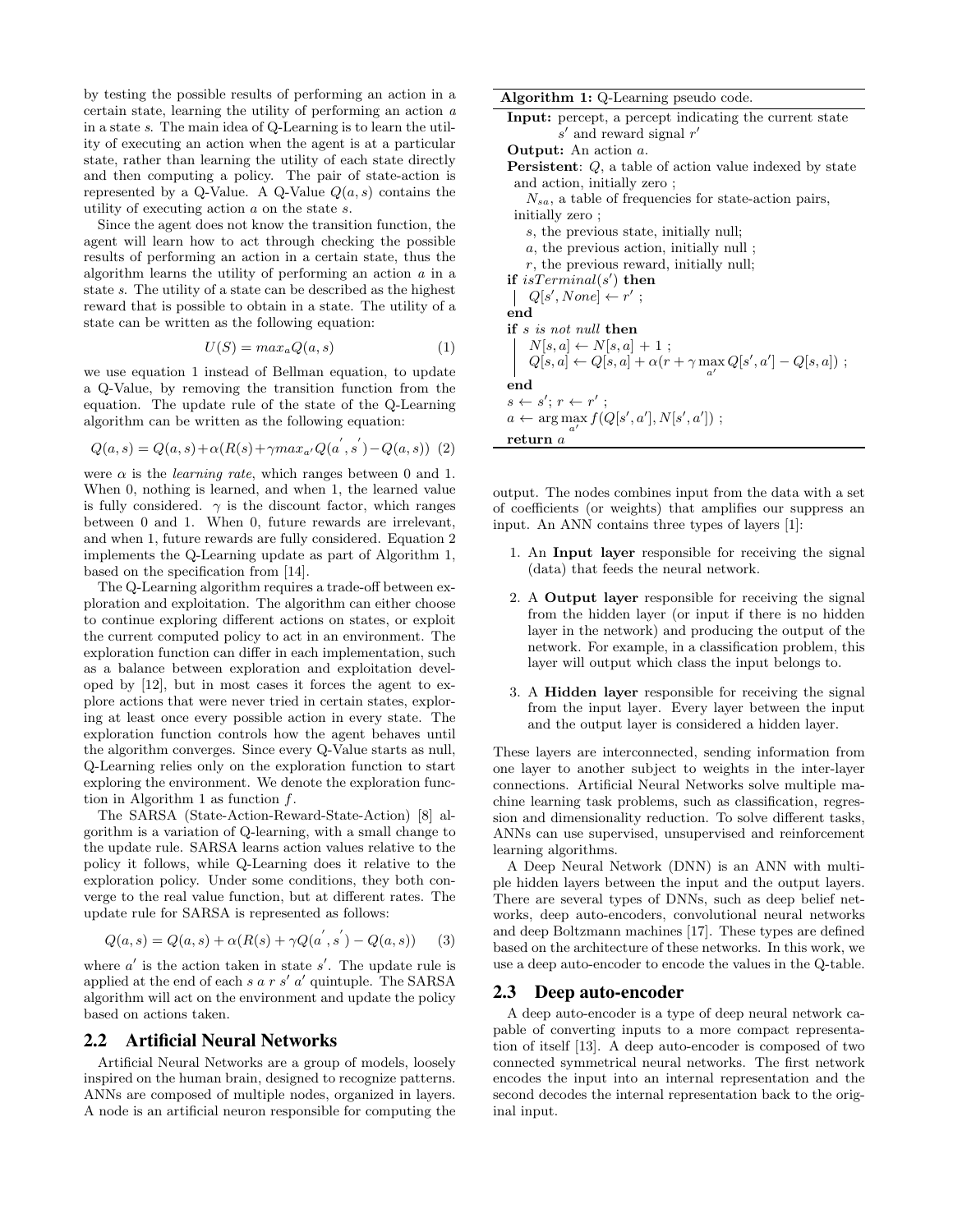

Figure 1: Deep auto-encoder architecture.

We illustrate the architecture of an auto-encoder in Figure 1, which comprises two neural networks connected by a middle layer containing a compressed representation. Here, X represents a variable number of nodes for both the input and the output layers, N represents a variable number of nodes for the layer that the connects both networks. Blue nodes represent the nodes of the encoder network, transforming the input in the compressed representation. The green nodes represent the nodes where the input becomes its compressed encoding. The red nodes represent the nodes of the decoder network, which, from the encoded representation, incrementally transforms the encoded data back to the original form.

Suppose we want to compress the encoding of an 28x28 image (a total of 784 pixels) into a compressed 30 pixel representation. The image is fed to the neural network as an array of binary values, where each pixel is fed to one of the input nodes. A sketch of the encoder is determined as follows:

$$
784(input) \rightarrow 1000 \rightarrow 500 \rightarrow 250 \rightarrow 100 \rightarrow 30
$$

In this sketch, the first hidden layer has more nodes than the actual image input. To represent the decoder, we provide the following sketch:

$$
30 \to 100 \to 250 \to 500 \to 1000 \to 784(output)
$$

Once we train a deep auto-encoder, the decoder network is no longer necessary, since this part of the network is only used to compute the error of the decoded data during training. Since it is impossible to know the expected output of an encoder (we want the encoder to solve this problem), we train the network to return the exact input as output. After training the auto-encoder, we can retrieve the compressed feature vector from the hidden layer in the middle of the network, i.e. the green nodes in Figure 1.

#### 2.4 MicroRTS

MicroRTS is a simple implementation of a Real-time Strategy game, designed for the sole purpose of AI research. Developed by Ontañón [7], MicroRTS is a well structured implementation of an RTS game in Java. The advantage with respect to using a full-fledged game like Starcraft, and the main reason we choose MicroRTS, is the fact that MicroRTS is much simpler, becoming a useful tool to quickly test theoretical ideas, before trying on to full-fledged RTS games.



Figure 2: MicroRTS game state.

MicroRTS consists of two players trying to eliminate every single structure and unit of the enemy. Figure 2 illustrates a game state of the MicroRTS. There are 4 types of units in MicroRTS:

- 1. Worker. This unit is responsible for harvesting minerals and constructing structures. This unit can also fight, but does very little damage. Represented by the gray circles.
- 2. Light. Light units do little damage, but are extremely fast. This type of unit can only attack.
- 3. Ranged. Ranged units are capable of ranged attacks. They have moderate damage and moderate speed. This unit can only attack.
- 4. Heavy. Hard units are heavy attack based units. They do high damage, but are extremely slow. This unit can only attack.

Units requires resources to be produced, but more than that, they require structures. There are three types of structures in the MicroRTS. Those are:

- Base. The main structure. This structure is responsible for producing workers. This structure is also where the workers return the minerals they harvested. The game starts with a base for each player. Can be attacked. Represented by the white squares.
- Barracks. Auxiliary structure. This structure is responsible for producing light, ranged, and heavy units. It can be built by the workers by using resources. Can be attacked.
- Minerals. Minerals can be harvested by the workers to obtain resources. Not an exactly structure, cannot be attacked. Minerals are finite, and each player starts with one source. Represented by the green squares.

The game is totally observable, so the player can see every enemy action. With those components, MicroRTS provides a good simplification of a full-fledged RTS game.

The decoder is not needed, as the objective is to encode the state representation, with no necessity of decoding it after. However, to train the Deep auto-encoder, it is necessary to train the neural network with both the encoder and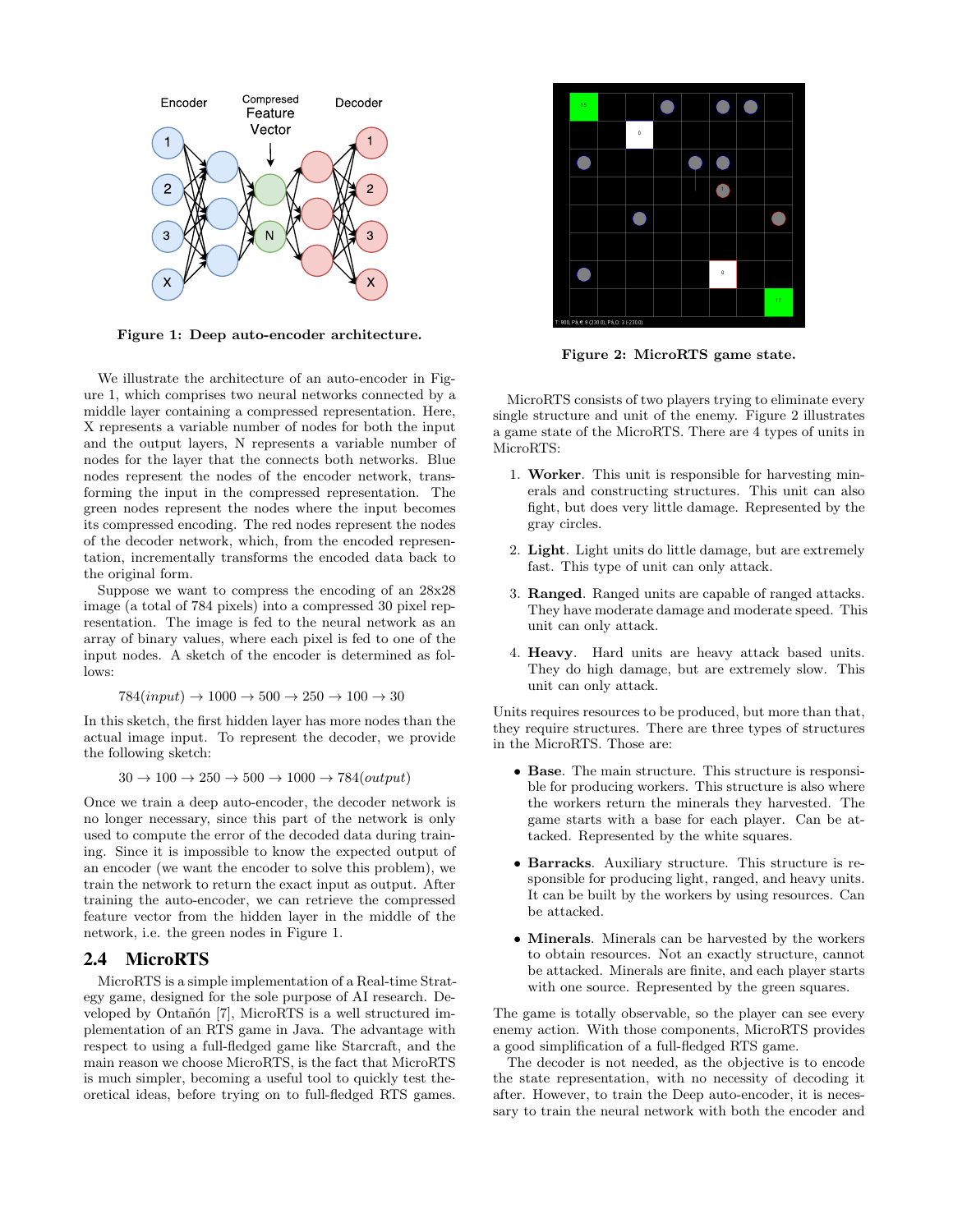

Figure 3: Unit Q-learning Diagram

the decoder network. This is necessary because to train the network, the expected output must be the same as the input and the expected output. Since it is impossible to know the expected output of an encoder (we want the encoder to solve this problem), we train the network to return the exact input as output. After training the auto-encoder, we can retrieve the compressed feature vector from the hidden layer in the middle of the network, as shown in Figure 1.

# 3. APPROACH

# 3.1 Unit Q-learning

Each unit in MicroRTS has approximately 5 possible actions in each state, so, even if this may be manageable for relatively small state-spaces for a single agent, it can become a problem when learning combinations of actions for multiple agents simultaneously. For example, this becomes an issue when ordering 10 units simultaneously, resulting in 9765625 possible actions, clearly a combinatorial explosion. To avoid dealing with such huge branching factor, we apply Q-Learning to each unit individually, executing parallel Q-Learning updates on each training episode, one for each unit. At the end of the training episode, units with the same role (such as workers) share their experience, building a new set of Q-values. The algorithm updates the Q-values of the units at the start of each training episode each iteration. This process is illustrated in Figure 3, where the units are the agents, the Agent table are the group of each table of the each agent and the role table is the agent tables normalize.

The experience sharing between the units is accomplished by merging the Q-tables of the units of the same role, by normalizing the Q-values that both agents visited. We define the normalization function as follows:

$$
Q(s,a) = \frac{\sum_{i=0}^{agents} Q_i(s,a) * frequency(Q_i(s,a))}{frequency(Q(s,a))}
$$
(4)

where  $Q(s, a)$  is the new Q-value for all units for state s and action a, and  $Q_i(s, a)$  is the Q-value of unit i for state s and action a. The idea is that agents who visited more times a Q-value pair, are more able to determine the value of such Q-value. In Algorithm 2, the  $mergeTables$  method implement the update described by the equation. The algorithm consists of three steps:

- Assign a Q-table to a unit based on its type.
- Compose an action for the state, using one action for each unit.
- In the terminal state, merge the Q-tables of the units with the same type.

In Algorithm 2, the first for loop assigns the Type table to each unit and defines the action for the state by selecting each individual unit action. In the second for loop, if the current state is a terminal state, we merge the tables of units with the same type. Finally, in the last line of the algorithm, we return the composed action.

| Algorithm 2: Unit Q-learning pseudo code.                       |
|-----------------------------------------------------------------|
| <b>Input:</b> $s$ , The actual game state.                      |
| <b>Output:</b> An action <i>Action</i> .                        |
| <b>Persistent</b> : $QTables$ , a set containing one Q-table to |
| each unit type;                                                 |
| U, set of player units;                                         |
| s, the previous state, initially null;                          |
| $Action = \emptyset$ :                                          |
| for unit $u \in U$ do                                           |
| if $u.QTable = \emptyset$ then                                  |
| $u.QTable := QTables(u.type)$ ;                                 |
| end                                                             |
| $Action.add(QLearning(u,s))$ ;                                  |
| end                                                             |
| if is Terminal(s) then                                          |
| for $type \in U$ do                                             |
| $Q := mergeTables({\rm type})$ ;                                |
| $QTables$ (type) := $Q$ ;                                       |
| end                                                             |
| end                                                             |
| return Action                                                   |
|                                                                 |

The worker unit of MicroRTS is specialized in harvesting resources, but can be used to offensively to attack and pressure the enemy. Since these two very distinct behaviors would be put in the same Q-table, we propose separate roles. We discuss how we implemented separate roles in Section 4.

#### 3.2 State encoding

Our state encoding approach consists of 3 steps. First, we design a binary representation for the state space we would traditionally store in the Q-table, and call this representation raw encoding. Second, we design an auto-encoder that takes as input the number of bits we chose for the raw encoding and narrows it into 15 number of neurons, creating a canonical encoding. Finally, we train the network using state samples. We execute Q-Learning using the canonical encoding to store values in the Q-Table.

Our raw encoding consists of a binary representation of 156 bits. The 64 first bits store the player units position. Each bit represents a position in the grid. Using Figure 2 as example, the following bit encoding represents the blue units: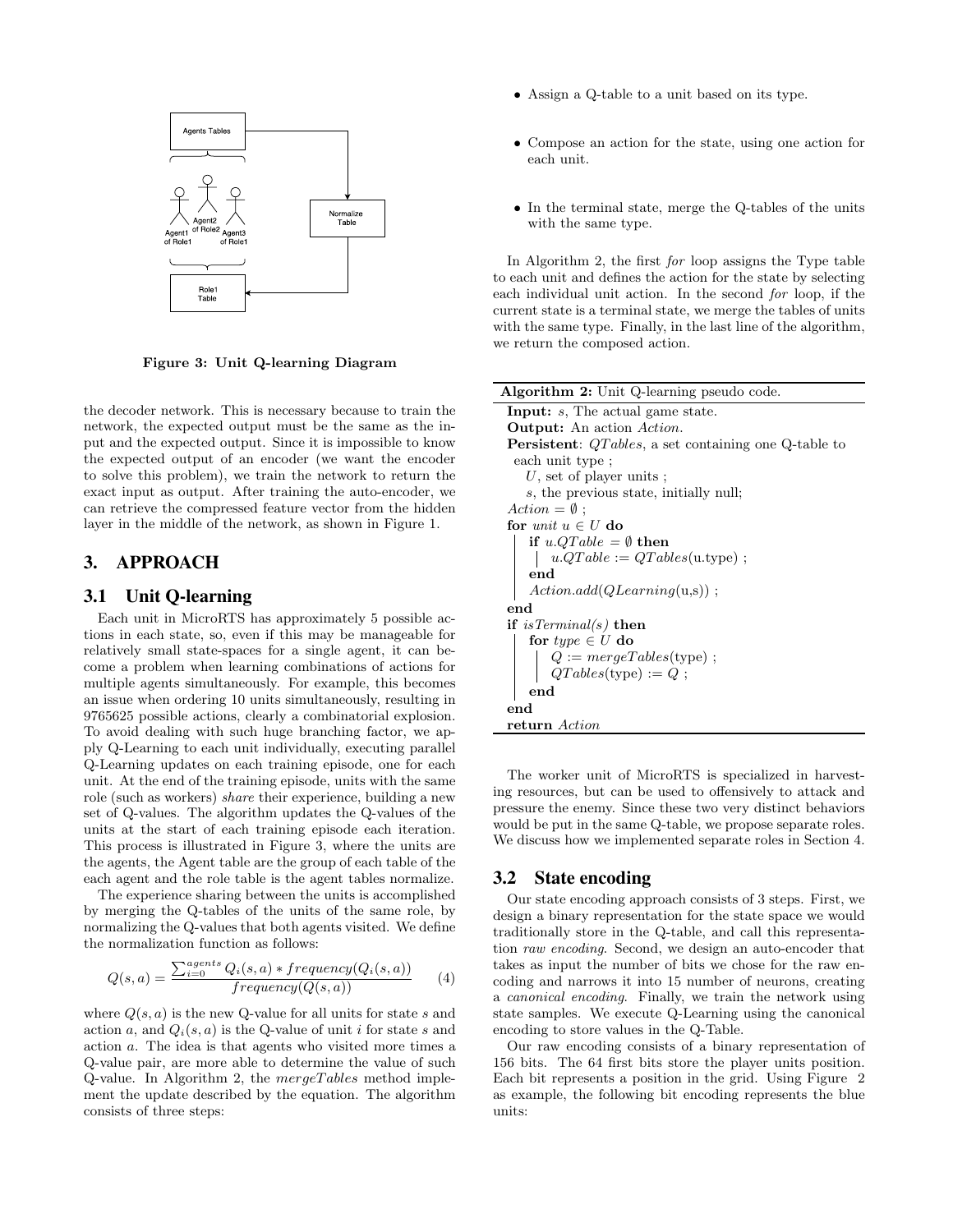| $Blue =$ |  |  |  | $\begin{bmatrix} 0 & 0 & 0 & 1 & 0 & 1 & 1 & 0 \\ 0 & 0 & 1 & 0 & 0 & 0 & 0 & 0 \\ 1 & 0 & 0 & 0 & 1 & 1 & 0 & 0 \\ 0 & 0 & 0 & 0 & 0 & 0 & 0 & 0 \\ 0 & 0 & 1 & 0 & 0 & 0 & 0 & 0 \\ 0 & 0 & 0 & 0 & 0 & 0 & 0 & 0 \\ 1 & 0 & 0 & 0 & 0 & 0 & 0 & 0 \\ 0 & 0 & 0 & 0 & 0 & 0 & 0 & 0 \end{bmatrix}$ |
|----------|--|--|--|------------------------------------------------------------------------------------------------------------------------------------------------------------------------------------------------------------------------------------------------------------------------------------------------------|
|          |  |  |  |                                                                                                                                                                                                                                                                                                      |
|          |  |  |  |                                                                                                                                                                                                                                                                                                      |
|          |  |  |  |                                                                                                                                                                                                                                                                                                      |
|          |  |  |  |                                                                                                                                                                                                                                                                                                      |
|          |  |  |  |                                                                                                                                                                                                                                                                                                      |
|          |  |  |  |                                                                                                                                                                                                                                                                                                      |
|          |  |  |  |                                                                                                                                                                                                                                                                                                      |

The next 64 bits are used to encode the enemy units, using the same concept. We must also represent the health points of the units, however, since it is hard to represent the health points of each individual unit, we chose to represent only the health points of the bases. We assign 4 bits to represent the health points of the player base, and 4 bits to represent the health points of the enemy base, since the base unit has 10 health points. To represent the resources a player has, we use 5 bits, since the maximum possible number of resources is 25. Five more bits must be used for the resources of the enemy player. To represent the unit carrying a resource, we design one bit if any unit is carrying a resource, and 1 bit if any enemy unit is carrying a resource. We do not define unit type in the representation. However, we design 1 bit to represent if the player has a barracks, and 1 bit to represent if the enemy has a barracks. The last 6 bits represent the action executed in that state.

To avoid dealing with a large Q-Table and be able to model Q-Learning in complex environments, we aim to build a state representation that focuses on only the most important features of the environment. However, discovering the most important features of an environment is not trivial and completely changes as the environment changes since features important in one domain may not be important or even exist in another domain. To discover theses features, we model a deep auto-encoder capable of reducing the state representation to a compact form, representing only the most important features.

The first layer of the network will receives a binary staterepresentation corresponding to our raw encoding. The number of nodes in this layer will be referent to the number of bits used to represent the state, 156 bits. Each bit represents a feature of the state. The goal is to reduce this 156 bits representation to a more compact one, which does not affect Q-Learning convergence. Through empirical tests [11], Tesauro recommends that the Q-Learning lookup table size does not surpass 10000 entries. Since we are working with binary representations, it would be ideal to compress to a number of bits that represent less than 10000 states. The number of bits to create a representation with less possibilities than 10000 is 13 bits, as  $2^{13}$  is 8192 possible combinations of state. Since many states are impossible to reach, and will not be visited (since it depends on enemy behavior to generate all states), we increased the canonical representation to 15. Given the fact that we now know the exact number of bits to represent our compressed state, we model an auto-encoder that compress the state representation to a 15 bits representation. Having defined the canonical representation size, and the raw encoding, we must define the auto-encoder architecture.

We develop an auto-encoder to compress the 156 bit representation into a smaller representation. To test the canonical encoding, we developed an auto-encoder with the following layer architecture:

$$
156 \rightarrow 160 \rightarrow 100 \rightarrow 50 \rightarrow 25 \rightarrow 15
$$

$$
\rightarrow 25 \rightarrow 50 \rightarrow 100 \rightarrow 160 \rightarrow 156
$$

where each number represents a layer and the number of the nodes in this layer, and 15 is the size of the canonical encoding. To train the network, we fed approximately 15000 states using the raw encoding. These states were generated from matches from two random AIs. We used random AIs matches because they are able to provide a much greater variety of states.

# 4. IMPLEMENTATION AND EXPERIMENTS

#### 4.1 Separate Roles

In the MicroRTS the worker unit has the ability to harvest resources and deliver them to the players base. However, this unit has also the ability to attack. Since the worker is the only unit the player can produce without constructing a barrack, it is a good unit for both harvesting and attacking. This means we can have workers performing different roles. If this strategy is to be followed, we must have workers performing two distinct tasks: harvesting resources, attacking the enemy base. We call them harvesters and attackers respectively.

In the previous section, we explained how different units have different Q-Tables. The same applies to different roles. Since both attackers and harvesters units have completely different tasks but are the same unit type, we must assign different Q-Tables for these units. The workers is the only unit that suffers from this problem, since other units have a only purpose. We could make workers only harvesters, and make the other units responsible for attacking. However, this could lead our approach extremely vulnerable to rush tactics, since there is a delay time to construct a barrack and produce stronger units.

Since we are designed two separated roles, we must design different reward functions for each of them. Each role must have a reward that teaches how to properly perform such role.

#### 4.2 Experiments

Using the implementation described in the previous section we now evaluate our approach in terms of its ability to converge to a policy in the MicroRTS domain, and how competitive the resulting policy is. To evaluate our encoding, we test the ability to train both an attacker and harvester work. To test this, we use our AI against a tweaked passive AI. The passive AI does not execute any action, however, our tweaked passive AI produces one worker that moves randomly through the map. The idea of this worker is to force our approach to explore states where there are enemy units besides the enemy base. We limit the amount of workers our base can produce, to two workers of each type. In Figure 4, we present the convergence rate of both unit types. The values represent how much the sum of all values of the Q-Table has varied in one training step to another. As we can see, the variance spikes at some points, possibly because of a new state found with a very positive reward, or a very negative one.

In Figure 5, we shown q-table size as the number of matches increases. As we can see, both units have a very close q-table size once it converges.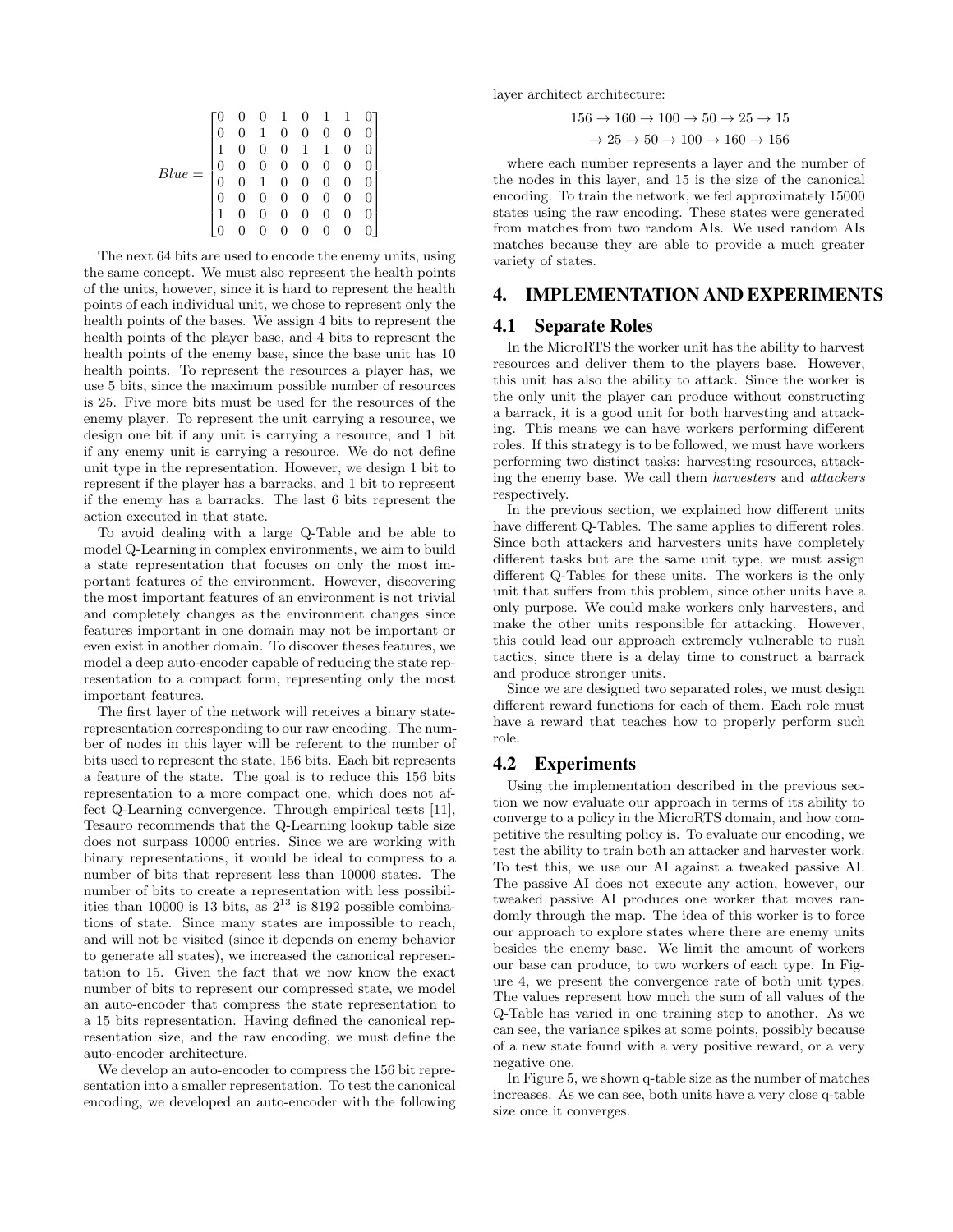

Figure 4: Convergence of Attacker and Harvester



Figure 5: Q-Table size of Attacker and Harvester

To test if our approach is competitive, we test it against the following approaches:

- Passive: An approach that does not perform any action. We use it to test convergence time.
- Random: An approach that selects a random action for each unit.
- Random Biased: An approach that selects a random action for each unit. However, this approach prioritizes attacking and harvesting over the other actions.
- $\bullet$  Heavy/Ranged/Light Rush: A hard-coded strategy that builds a barracks, and then constantly produces "Heavy", "Ranged" and "Light" military units to attack the nearest target (it uses one worker to mine resources).
- Worker Rush: This approach only uses worker units. One worker is assigned to harvest resources while the other workers attack. It is a very effective strategy due to the very high pressure it applies to opponents very early on in a match.
- Monte Carlo: An approach based on Monte Carlo tree search  $[7]$ .
- NaïveMCTS: The approach built by Ontañón [7]. We use the default values set in MicroRTS.

To evaluate our approach, we play a number of games using our approach against each of the approaches above. In

Table 1: Results against multiple AIs

| AI               | Wins | Draws    | Losses   | Win rate | Score |
|------------------|------|----------|----------|----------|-------|
| Passive AI       | 20   |          |          | 100%     | $+20$ |
| Random AI        | 20   | 0        | 0        | 100%     | $+20$ |
| Random Biased AI | 20   | 0        | $\theta$ | 100%     | $+20$ |
| Heavy Rush       | 20   | 0        | $\theta$ | 100%     | $+20$ |
| Light Rush       | 20   | $\Omega$ | $\theta$ | 100%     | $+20$ |
| Ranged Rush      | 20   | 0        | $\theta$ | 100%     | $+20$ |
| Worker Rush      | 9    | 4        | 7        | 45%      | $+2$  |
| Monte Carlo      | 17   | 3        | $\theta$ | 85%      | $+17$ |
| NaïveMCTS        | 6    | 6        | 8        | 40%      | $-2$  |

each match, we trained our agent against the opposing approach by playing 200 matches. After the 200 matches, we stopped learning new information and only followed the current learned policy. After training our approach, we evaluated 20 matches, analyzing wins, losses, draws, win rate and the score. The score is the number of wins minus the number of losses. All games were played in the standard 8x8 grid, the same used in all images of MicroRTS in this paper. Table 1, shows the results of our approach against each of these approaches.

As we can see in Table 1, our approach consistently outperforms all competing approaches besides Ontañón's NaïveM-CTS, against which we lose slightly more often. Our AI constantly defeated all AIs that required building barracks, due to high early pressure using workers as attackers. Most draws were due to our workers were unable to follow a clear policy to destroy the remaining units after destroying the enemy base, and ended up dying fighting the remaining enemy units in single combat. Against NaïveMCTS, we were unable to train 200 matches due to the long time it takes to complete a game. We trained using 200 matches against the Worker Rush AI, and then 10 matches against the NaïveM-CTS.

#### **RELATED WORK** 5.

#### **Distributed Reinforcement Learning** 5.1

Q-Learning and SARSA algorithms ensure that they will eventually compute an optimal policy [15]. However, in some environments, this computation can take too long. In  $[4]$ , Mnih develops a new reinforcement learning architecture, the Deep Q Network (DQN). Using a deep neural network to encode images as input, DQN was able to outperform a human professional in many Atari 2600 games. These images are directly extracted from the Atari games, with the purpose of feeding it to an agent capable of learning by only receiving game image as the input, similar to a human being. Training the DQN in a single machine took a long time, on the order of 12-14 days to train an agent using a GPU to play a single game.

To improve convergence time in complex environments, In [6], Nair describes a distributed architecture that enables to scale up DQN by exploiting massive computational resources. This architecture, called Gorila (General Reinforcement Learning Architecture), is composed of four main components:

• *parallel actors* consisting of agents responsible for performing new actions on the environments, generating new behavior;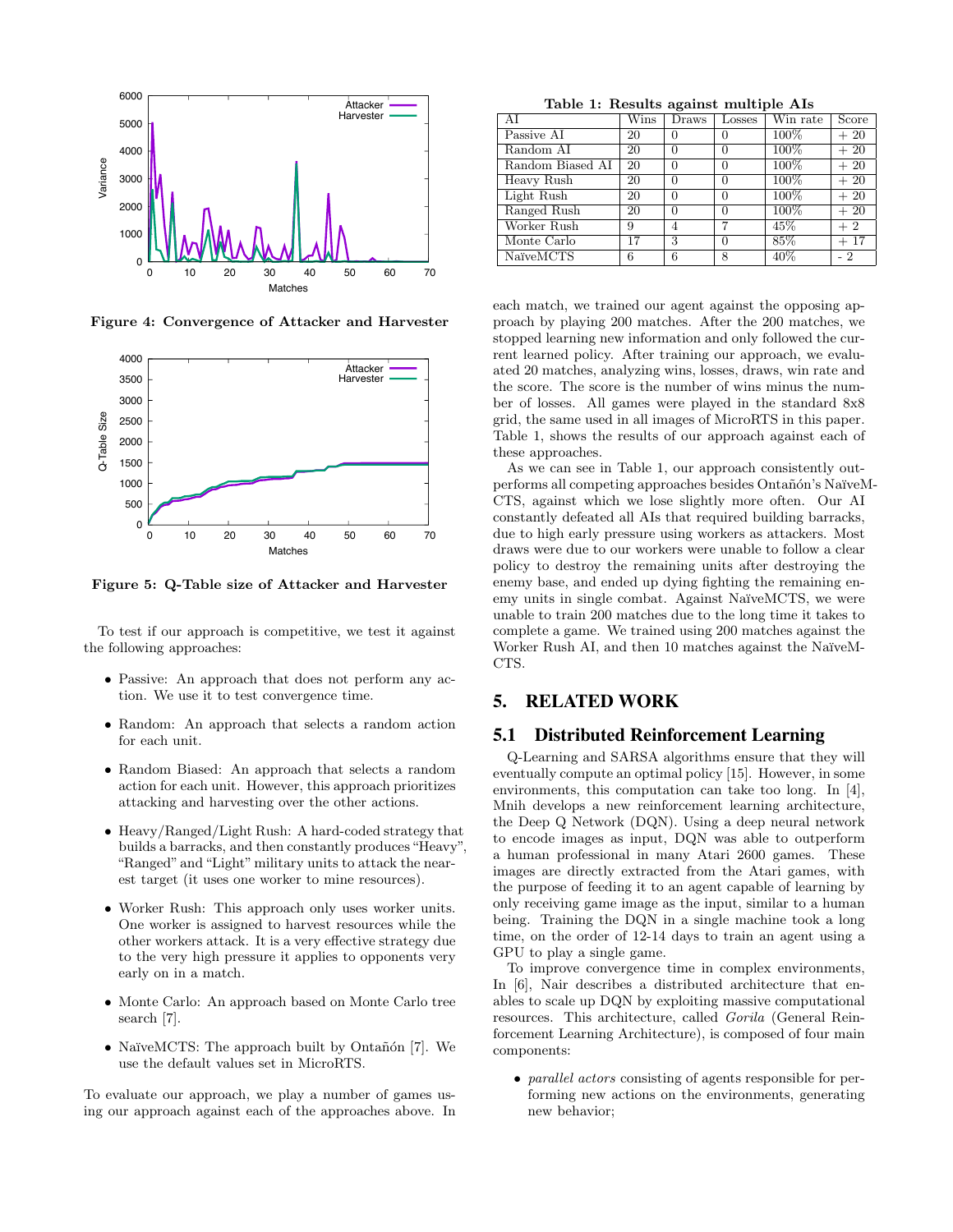- *parallel learners* consisting of agents trained from stored experience obtained from the Parallel Actors;
- a distributed neural network to represent the behavior policy; and
- a *distributed replay memory* to store the sequential acts of each Parallel Actor.

To speed up convergence, multiple agents are instantiated to act in multiple instances of the same environment. Each agent is given a slightly different exploration policy, to ensure that the agents explore different states, providing more useful data. After each episode, the data of each agent, called replay memory, is stored on a distributed database. With this procedure, more data is generated, due to the use of multiple agents, and the state space is explored more efficiently, since the exploration policies are slightly different.

The work described in [5] and [6] share many similarities with ours. We use deep neural networks to encode the state space. However, in the scope of our problem, we do not use the game image as state representation. Instead, we use a pure binary representation we built, using a reward function we designed. Additionally, we have multiple units as agents, which vastly increases the number of possible actions. Our approach is more centered around relaxing the problem to fit reinforcement learning in, than emulating the difficulties of playing with the same information a human player would have.

#### 5.2 Multi-agent Reinforcement Learning

Multi-agent reinforcement learning (MARL) is a technique applied to environments where multiple agents interact with each other and the environment. Such environments are usually cooperative and include agents who have individualized perceptions and policies. In cooperative environments, the goal of reinforcement learning is to compute an optimal policy that coordinates the actions of every agent. As the number of agents increase, so does the number of possible combinations of actions. The main difficulty of applying reinforcement learning in multi-agent systems is the need to compute a global policy for all agents [2]. A global policy is a policy that provides actions for every agent simultaneously in each possible state. Computing a policy that takes account of every action of every agent can slow convergence substantially in environments with multiple agent, because the policy must compute every possible combination of actions.

In [16], each agent has its own policy, and coordinate to compute a global policy. Each agent applies its own Q-Learning algorithm, acquiring experience from acting in the environment, without communication or coordination. This is called independent learning [3]. With only independent learning, it is impossible to ensure that an optimal policy is going to be achieved. To illustrate the limitations of independent learning, Figure 6 illustrates a target tracking problem consisting of four sensors. Each sensor can scan in one of the four cardinal directions: North, South, West, East. The objective is to track targets in one of the locations in Figure 6. Tracking a target in each location has a reward. For location1 and location3 the reward is 40, and for location2 the reward is 60. However, to track a target, two sensors must be scanning the same area simultaneously. If location1, location2, and location3 always have targets to be



Figure 6: Tracking problem.

tracked, then, by using the independent learning approach, sensor2 and sensor3 will potentially learn to sense location2, which has average expected reward is 60. However, the optimal policy is that sensor1 and sensor2 always sense location1 and sensor3 and sensor4 always sense location3, whose global expected reward is 80. Therefore, without the coordination of the sensors is not possible to ensure an optimal policy.

The MicroRTS case study properly fits the idea of this work. However, we do not deal with coordinating multiple agents. All agents have the same goal, and each agent type have it's own reward function. Our goal is not to coordinate agents with different goals, but rather use techniques to enable the use of reinforcement learning techniques, by compressing the Q-table.

# 6. CONCLUSION

In this work, we developed a set of techniques to reduce the number of entries in the Q-table of the Q-learning algorithm. Recently, much research has been done to use deep neural networks to improve the performance of reinforcement learning algorithms. However, most such efforts [5, 4], focus on transforming simpler domains in extremely complex domains using only the image as agent perception, increasing the similarity of how humans learn to act in such domains. Our approach, however, focuses on a very complex domain using all information available from the game, transforming a very complex domain in a simpler one.

We believe we achieve promising results, at a substantially lower computational cost, as our AI was competitive throughout all of the tested opponent strategies. Although, our approach requires training while others do not, the response time of our learned agent was much faster than the approaches that did not follow a hard-coded strategy.

We managed to use reinforcement learning in a very complex domain using two approaches that mitigate the problem of a large state-space combined with a combinatorially exploding number of actions due to multiple concurrent agents. Both approaches could be used in other scenarios. The autoencoder can be used in any Q-learning scenario. And the unit Q-learning, requires a multi-agent scenario where there are roles defined for each agent.

For future work, we would like to address the following problems:

- Use denoising stacked auto-encoders.
- Learn the reward function.

Our auto-encoder could be improved by using a denoising stacked auto-encoder. Our auto-encoder is very simple, and it is possible we would be to achieve better results if we used a different type of auto-encoder. Furthermore, it would interesting to use the image of the game as a state